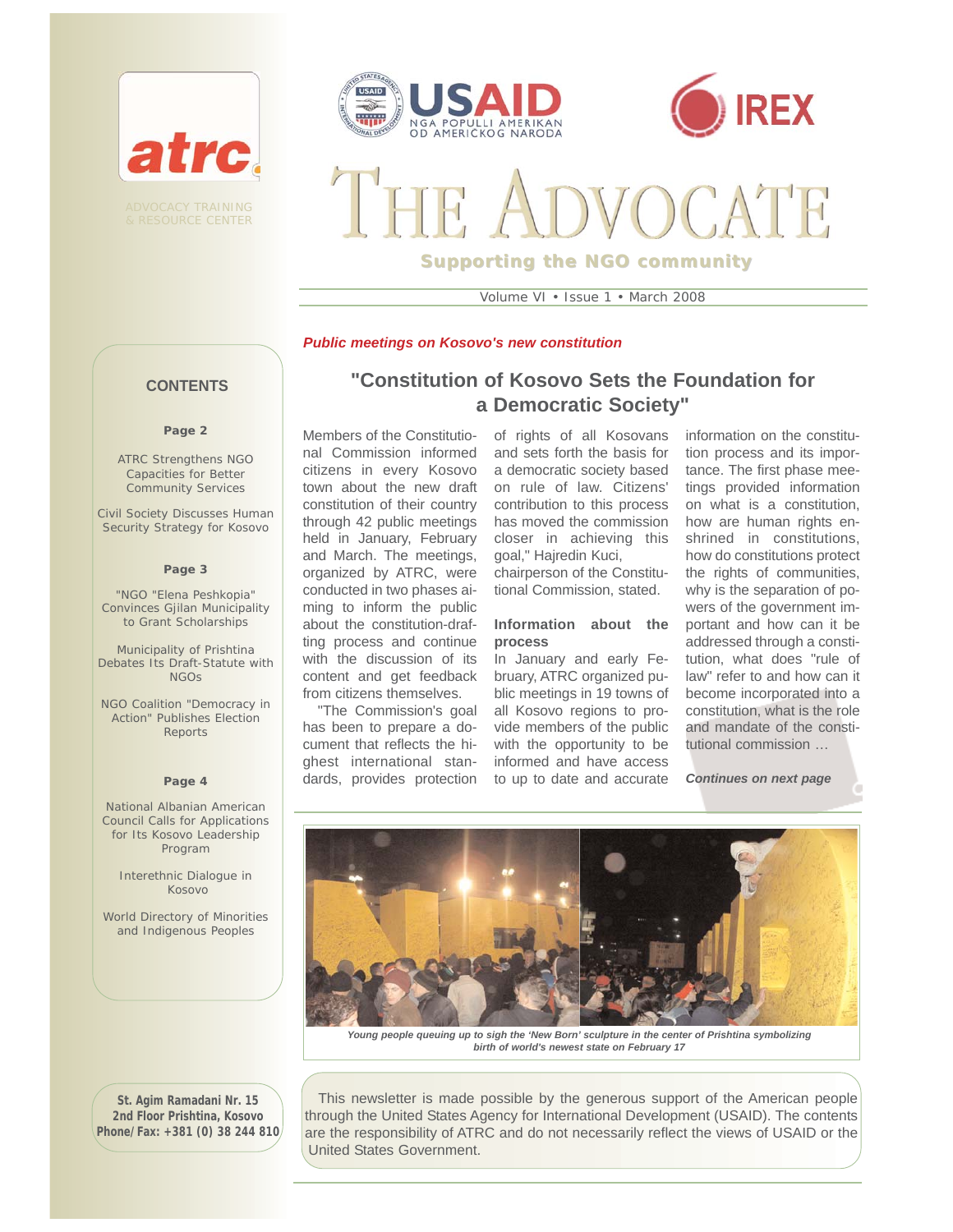# **Civil Society Discusses Human Security Strategy for Kosovo**

ATRC in cooperation with the Center for Study of Global Governance at London School of Economics (LSE) organized a brainstorming meeting with civil society activists and intellectuals in Kosovo on March 4 in order to develop a human security strategy with members of human security study group. This group reports to Havier Solana, EU High Representative for the Common Foreign and Security Policy, in order to make sure the new EU mission in Kosovo together with KFOR gives priority to human security and deals with status issues in terms of their implications for human security.

The meeting outlined a human security strategy for Kosovo, and served to plan ways of implementing such a strategy through monitoring EU mission, organizing consultations between civil society in Kosovo and EU representatives, lobbying in Brussels and broader to European governments and civil society.

The human security study group consists of a number of leading practitioners, including former NATO commander in Kosovo General Klaus Reinhardt, former Spanish defense secretary Narcis Serra, the head of the SPD faction in the German parliament Gert Weisskirchen, as well as leading academics in areas such as international law, defense studies and human rights.

> *For more information, contact info@advocacycen*ter.org

# **"Constitution of Kosovo Sets the Foundation for a Democratic Society"**

## *Continues from page 1*

**Public participation on the constitution-drafting**  After the Commission published the draft-constitution on February 17, a Kosovo wide discussion about its content followed through public meetings in 22 towns.

"This constitution has three historical missions. First it is founding the Republic of Kosovo as an independent state. Its second mission lies on the implementation of international standards defined by Ahtisaari's proposal, and thirdly it traces the path towards a functional state based on republicanism and separation of powers", Ar-

sim Bajrami, member of the Commission, stressed on February 21.

The second phase involved public participation on the constitution-drafting process which made participants' concerns heard and enabled them to comment on the draft constitution related issues. Key concerns raisubterraneous wealth, undefined border issue with Macedonia, etc.

Copies of the draft-constitution were disseminated for participants in every public meeting.

*To download draft-constitution and check more information, visit www.kushtetutakosoves.info*



*on February 21 in Prishtina* 

## *Training program*

# **ATRC Strengthens NGO Capacities for Better Community Services**

ATRC has been actively involved in providing representatives of non-governmental organizations with the tools they need to influence change in their communities through its training program.

This program has offered training in organizational management, advocacy, working with the media, marketing, strategic planning, conflict management, negotiations and various other topics affecting NGOs. As organizations have encountered new challenges, ATRC has designed more advanced trainings specifically tailored to meet their needs.

In 2007, ATRC trainers provided 62 basic and advanced trainings in key areas of NGO organizatio-

nal development, management, advocacy and fund raising, in which 1278 participants of six nationalities received certificates for having successfully participated in these workshops.

"I attended few training workshops provided by ATRC trainers. This enabled me to gain important knowledge which is being very useful for my work," Sahit Hashani, a participant noted.

Since ATRC became the implementing partner for Kosovo Civil Society Program led by IREX in mid 2005, it designed and delivered training workshops on project proposal writing, advocacy and coalition building, basic financial management, NGO management, strategic planning,

communication skills, monitoring and evaluation, project cycle management, marketing communications, good governance, NGO-media relation, cost analysis, role of NGO's in civil society, conflict management and negotiations.

"I wish ATRC training services to continue in the future since that is contributing in advancement of young generations," Vitjana Kastrati, another training participant, claimed.

The training workshops were offered free of charge to Kosovo NGOs registered as ATRC clients, which includes 226 NGOs.

> *For more information, contact training@advocacy-center.org*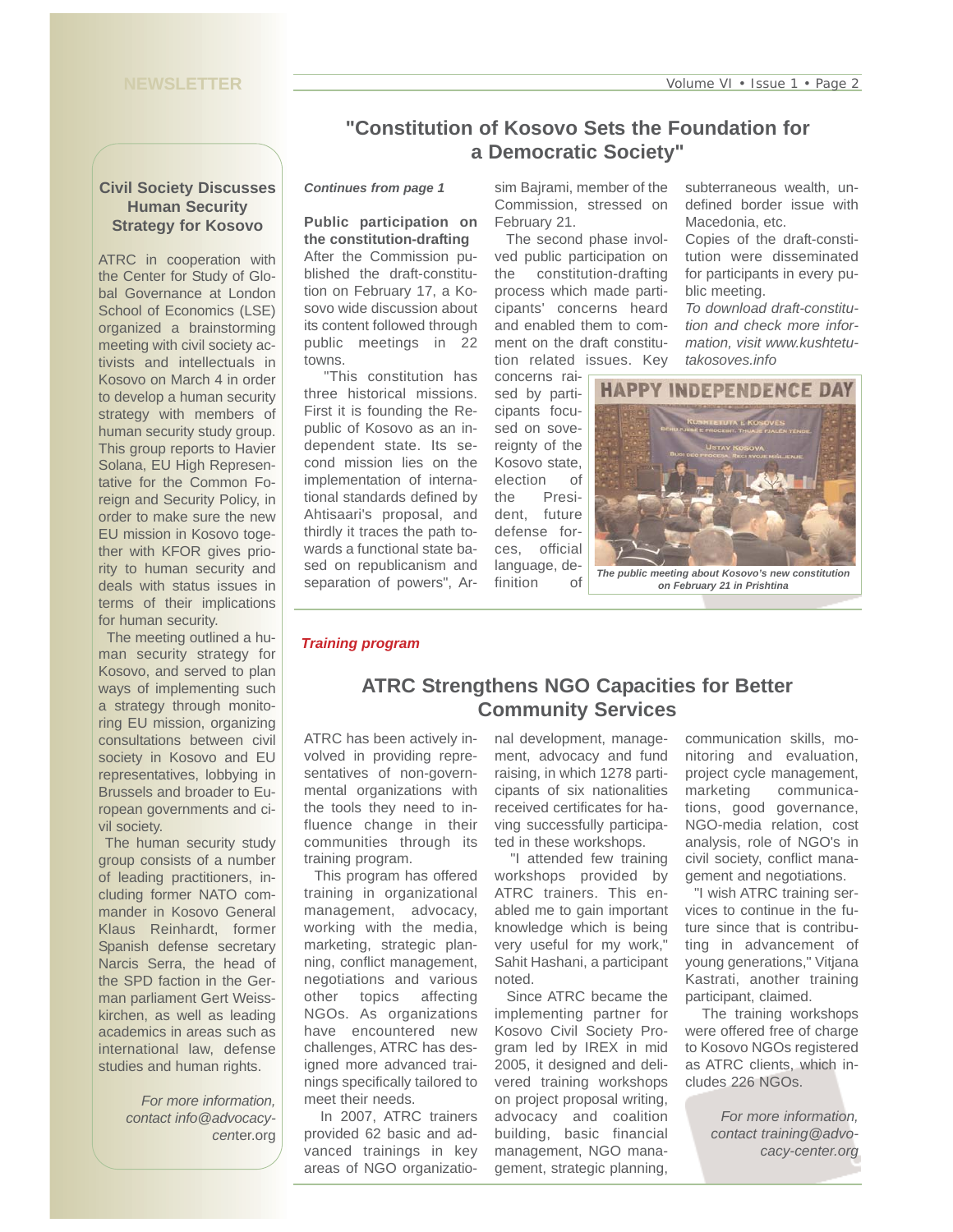# **NEWSLETTER**

## *Education opportunities*

### *New publications*

# **"Democracy in Action" Publishes Election Reports**

NGO coalition "Democracy in Action: Elections 2007" presented two publications prepared by Kosovo Institute for Policy Research and Development at a conference held on March 3 in Grand Hotel, Prishtina.

Publication of "Analysis of Elections: Trends and Lessons Learned" and "Media Monitoring Report during the Elections Campaign" summarized a six-month project on monitoring of elections in Kosovo by "Democracy in Action."

"The majority of media reports monitored during the elections campaign strived to respect the journalistic code of ethics. This does not mean that they were balanced in terms of the exposure they dedicated to political parties and officials", the Media Monitoring Report says.

The coalition of eleven NGOs, which monitored general and local elections held on November 17, played the leading civil society role on public awareness about the importance and necessity of a high citizens' participation on elections. Two-thousand four hundred coalition activists monitored election process, election campaign, media coverage of political parties' campaign, conducted parallel counting of votes and published early results.

The initiative was supported by ATRC and IREX Kosovo Civil Society Program.

*For more information, visit www.democracy2007.net*

# **NGO "Elena Peshkopia" Convinces Gjilan Municipality to Grant Scholarships**

The majority of citizens of Gjilan Municipality are young people who need to move to Kosovo's capital or any regional/foreign country in order to continue their university studies. But the economical status forces many of them to stop studying and as such persistence of their career. Elena Peshkopia, a local NGO, believes that granting scholarships to a certain number of students by the local government would be a solution to this issue in Gjilan. Therefore, members of "Elena Peshkopia" for four months were actively involved in advocacy efforts to make such a solution possible.

Initially, they held several meetings with Municipal authorities in an attempt to make them aware of the importance of taking decisions in favor of granting scholarships for students of Gjilan. In November and December 2007, Elena Peshkopia



*The debate on Radio Energy to promote student's demand about scholarships* 

organized two public debates participated by representatives of education institutions, students' organizations, Youth Network of Gjilan and media. The debates aimed to increase pressure on local decision-makers to approve the students' demand.

In order to promote this demand, two radio debates were coordinated by this NGO broadcasted on Radio Energy, participated by municipal officials, students and other interested groups. Radio debates provided an opportunity for the public to be involved and make their concerns heard on this subject through phone calls.

"During the project implementation, Elena Peshkopia conducted a petition which was sighed by 500 students calling for a decision that would regulate granting scholarships on annual basis", Vjollca Jakupi, project manager, explained. Afterwards the petition was sent to Municipal Assembly of Gjilan.

### **Achieved results**

Grass roots advocacy of Elena Peshkopia has effected change within its community and municipality.

Municipal Assembly of Gjilan approved a regulation on February 18, 2008 which defines granting of 50 scholarships for successful students every year. This institution has already announces a call for application for this year scholarships.

*For more information, contact vjollcajakupi@hotmail.com*

# **Municipality of Prishtina Debates Its Draft-Statute with NGOs**



*Public meeting on draft-statute of Prishtina Municipality on March 6* 

Representatives of non-governmental organizations had the opportunity to comment and discuss the draftstatute of the Municipality of Prishtina at a public meeting organized by ATRC on

March 6 attended by the Mayor of Prishtina Isa Mustafa and members of the statute-drafting commission.

On February 21, Municipal Assembly of Prishtina approved the draftstatute to precede with a public discussion phase

from February 28 to March 7 aiming to inform and get feedback from citizens, governmental bodies and civil society sector.

Mayor Mustafa's presentation for NGOs outlined the

content and the drafting process of this legal document.

Participants raised their concerns on several issues regulated by this document such as the number of discussions with citizens and public hearings with target groups prior to approval of draft-regulations, date of the day of Prishtina, Municipality's policy towards public petitions and their review process, mandate of counselors of Municipal Assembly, etc.

*Draft-statute of Prishtina Municipality can be downloaded at www.prishtina-komuna.org*